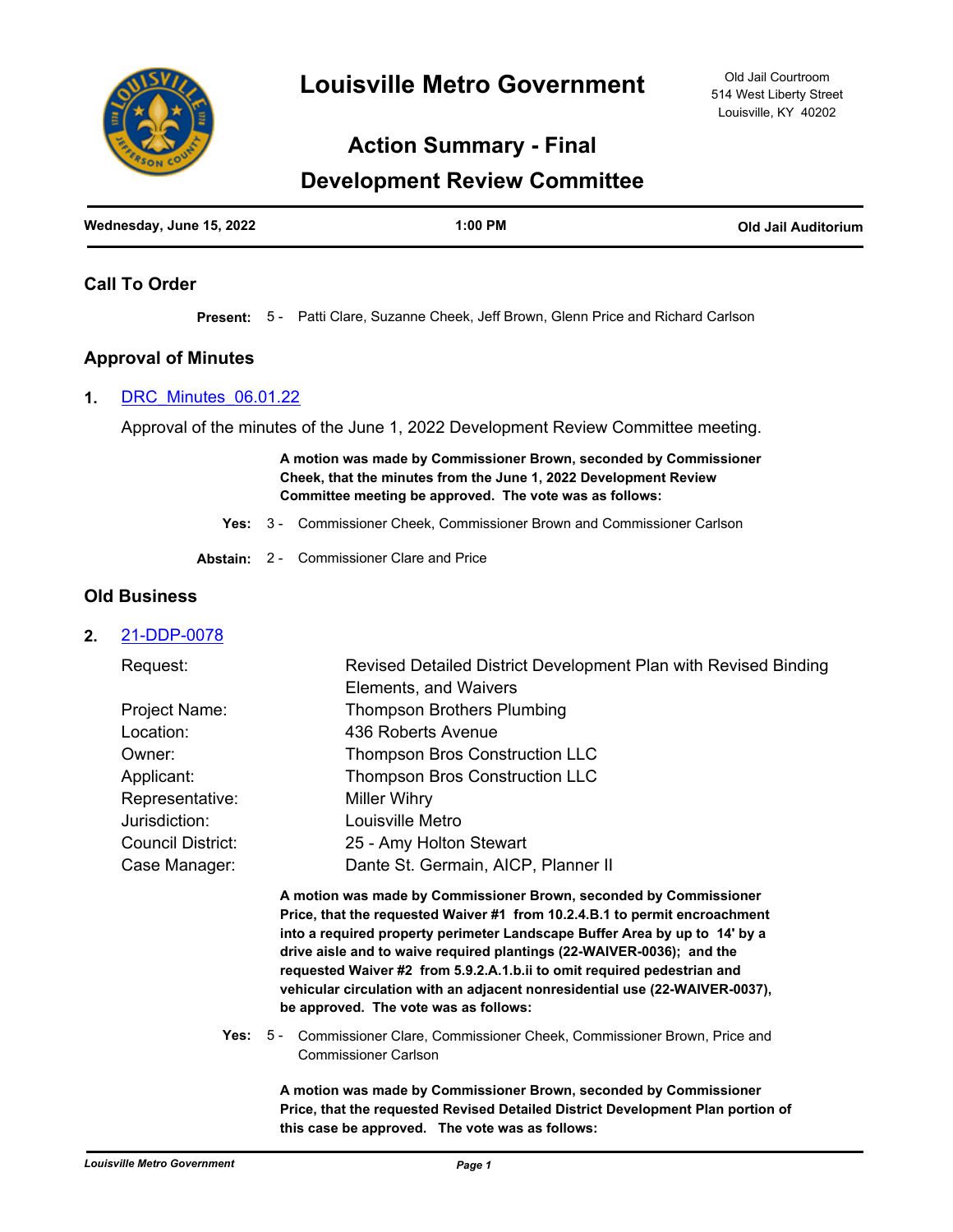Yes: 5 - Commissioner Clare, Commissioner Cheek, Commissioner Brown, Price and Commissioner Carlson

# **New Business**

## **3.** [22-DDP-0018](http://louisville.legistar.com/gateway.aspx?m=l&id=/matter.aspx?key=60773)

| Request:          | Revised District Development Plan for a proposed commercial<br>kennel |
|-------------------|-----------------------------------------------------------------------|
| Project Name:     | <b>Pet Suites of America</b>                                          |
| Location:         | 9017 Taylorsville Road                                                |
| Owner:            | <b>HMA Property Holdings, LLC</b>                                     |
| Applicant:        | Keith Demchinski - Beta Equity Investments, LLC                       |
| Representative:   | Jon Baker - Wyatt, Tarrant & Combs, LLP                               |
| Jurisdiction:     | Louisville Metro                                                      |
| Council District: | 11 - Kevin Kramer                                                     |
| Case Manager:     | Zach Schwager, Planner I                                              |

#### **A motion was made by Commissioner Brown, seconded by Commissioner Price, that the case be approved. The vote was as follows:**

Yes: 5 - Commissioner Clare, Commissioner Cheek, Commissioner Brown, Price and Commissioner Carlson

#### **4.** [22-DDP-0047](http://louisville.legistar.com/gateway.aspx?m=l&id=/matter.aspx?key=60774)

| Request:                   | Revised Detailed District Development Plan with Revisions to<br><b>Binding Elements</b> |
|----------------------------|-----------------------------------------------------------------------------------------|
| Project Name:<br>Location: | <b>Key Family Dentistry</b><br>6305 E Manslick Rd                                       |
| Owner:                     | Parkway Professionals LLC                                                               |
| Applicant:                 | Parkway Professionals LLC                                                               |
| Representative:            | QK4                                                                                     |
| Jurisdiction:              | Louisville Metro                                                                        |
| Council District:          | 23 - James Peden                                                                        |
| Case Manager:              | Jay Luckett, AICP, Planner II                                                           |
|                            |                                                                                         |

#### **A motion was made by Commissioner Brown, seconded by Commissioner Price, that the case be approved. The vote was as follows:**

**Yes:** Commissioner Clare, Commissioner Cheek, Commissioner Brown, Price and Commissioner Carlson Yes:  $5 -$